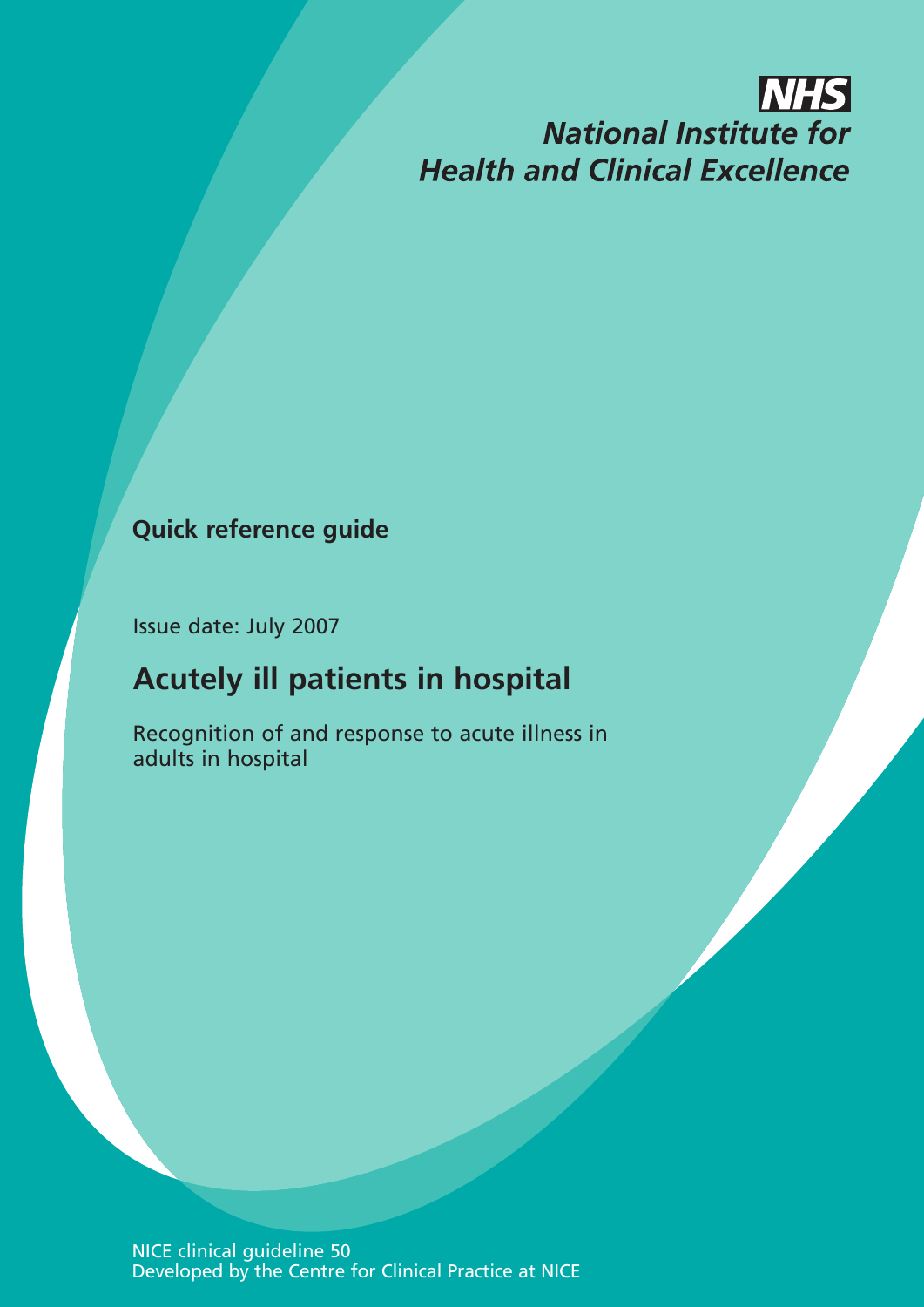### **Contents**

| Key priorities for implementation                                  |  |
|--------------------------------------------------------------------|--|
| Recognition of and response to acute illness in adults in hospital |  |
| Implementation                                                     |  |
| <b>Further information</b>                                         |  |

### **Introduction**

Any patient in hospital may become acutely ill. However, the recognition of acute illness is often delayed and its subsequent management may be inappropriate. This may result in late referral and avoidable admissions to critical care, and may lead to unnecessary patient deaths, particularly when the initial standard of care is suboptimal.

The NICE clinical guideline makes evidence-based recommendations on the recognition and management of acute illness in acute hospitals. More information, including the evidence from which the recommendations were derived, is available from www.nice.org.uk/CG050

### **Patient-centred care**

Treatment and care should take into account patients' individual needs and preferences. Good communication is essential, supported by evidence-based information, to allow patients to reach informed decisions about their care. If the patient agrees, carers and relatives should have the opportunity to be involved in decisions about treatment and care.

#### **National Institute for Health and Clinical Excellence**

MidCity Place

71 High Holborn London WC1V 6NA

www.nice.org.uk

ISBN 1-84629-440-1

© National Institute for Health and Clinical Excellence, July 2007. All rights reserved. This material may be freely reproduced for educational and not-for-profit purposes. No reproduction by or for commercial organisations, or for commercial purposes, is allowed without the express written permission of the Institute.

#### **This guidance is written in the following context**

This guidance represents the view of the Institute, which was arrived at after careful consideration of the evidence available. Healthcare professionals are expected to take it fully into account when exercising their clinical judgement. The guidance does not, however, override the individual responsibility of healthcare professionals to make decisions appropriate to the circumstances of the individual patient, in consultation with the patient and/or guardian or carer.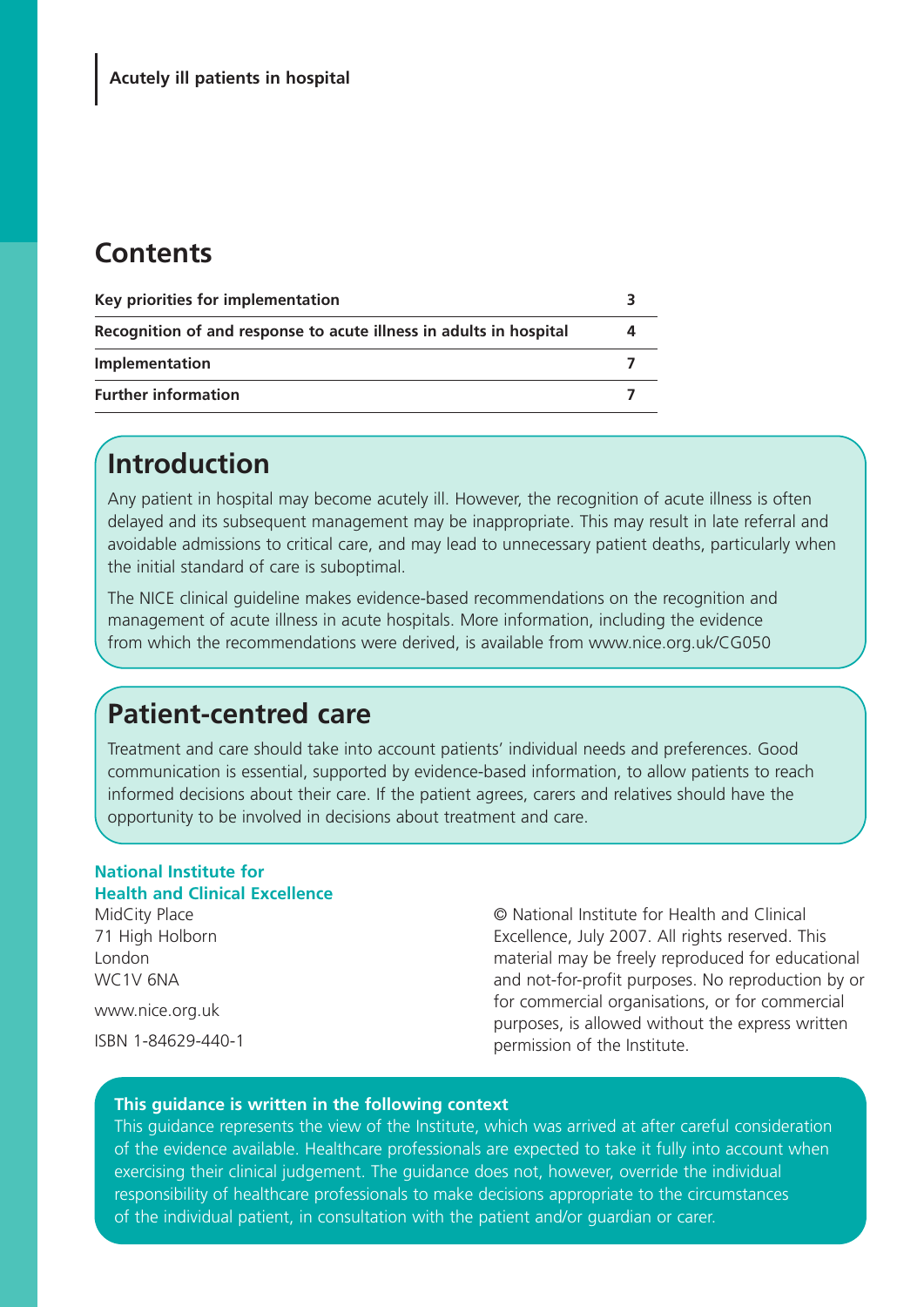### **Key priorities for implementation**

- **●** Adult patients in acute hospital settings, including patients in the emergency department for whom a clinical decision to admit has been made, should have:
	- physiological observations recorded at the time of their admission or initial assessment
	- a clear written monitoring plan that specifies which physiological observations should be recorded and how often. The plan should take account of the:
		- **◆** patient's diagnosis
		- **◆** presence of comorbidities
		- **◆** agreed treatment plan.

Physiological observations should be recorded and acted upon by staff who have been trained to undertake these procedures and understand their clinical relevance.

- **●** Physiological track and trigger systems should be used to monitor all adult patients in acute hospital settings.
	- Physiological observations should be monitored at least every 12 hours, unless a decision has been made at a senior level to increase or decrease this frequency for an individual patient.
	- The frequency of monitoring should increase if abnormal physiology is detected, as outlined in the recommendation on graded response strategy.
- Staff caring for patients in acute hospital settings should have competencies in monitoring, measurement, interpretation and prompt response to the acutely ill patient appropriate to the level of care they are providing. Education and training should be provided to ensure staff have these competencies, and they should be assessed to ensure they can demonstrate them.
- A graded response strategy for patients identified as being at risk of clinical deterioration should be agreed and delivered locally. It should consist of the following three levels.
	- Low-score group:
		- **◆** Increased frequency of observations and the nurse in charge alerted.
	- Medium-score group:
		- **◆** Urgent call to team with primary medical responsibility for the patient.
		- **◆** Simultaneous call to personnel with core competencies for acute illness. These competencies can be delivered by a variety of models at a local level, such as a critical care outreach team, a hospital-at-night team or a specialist trainee in an acute medical or surgical specialty.
	- High-score group:
		- **◆** Emergency call to team with critical care competencies and diagnostic skills. The team should include a medical practitioner skilled in the assessment of the critically ill patient, who possesses advanced airway management and resuscitation skills. There should be an immediate response.
- **●** If the team caring for the patient considers that admission to a critical care area is clinically indicated, then the decision to admit should involve both the consultant caring for the patient on the ward and the consultant in critical care.

*Continued on page 6*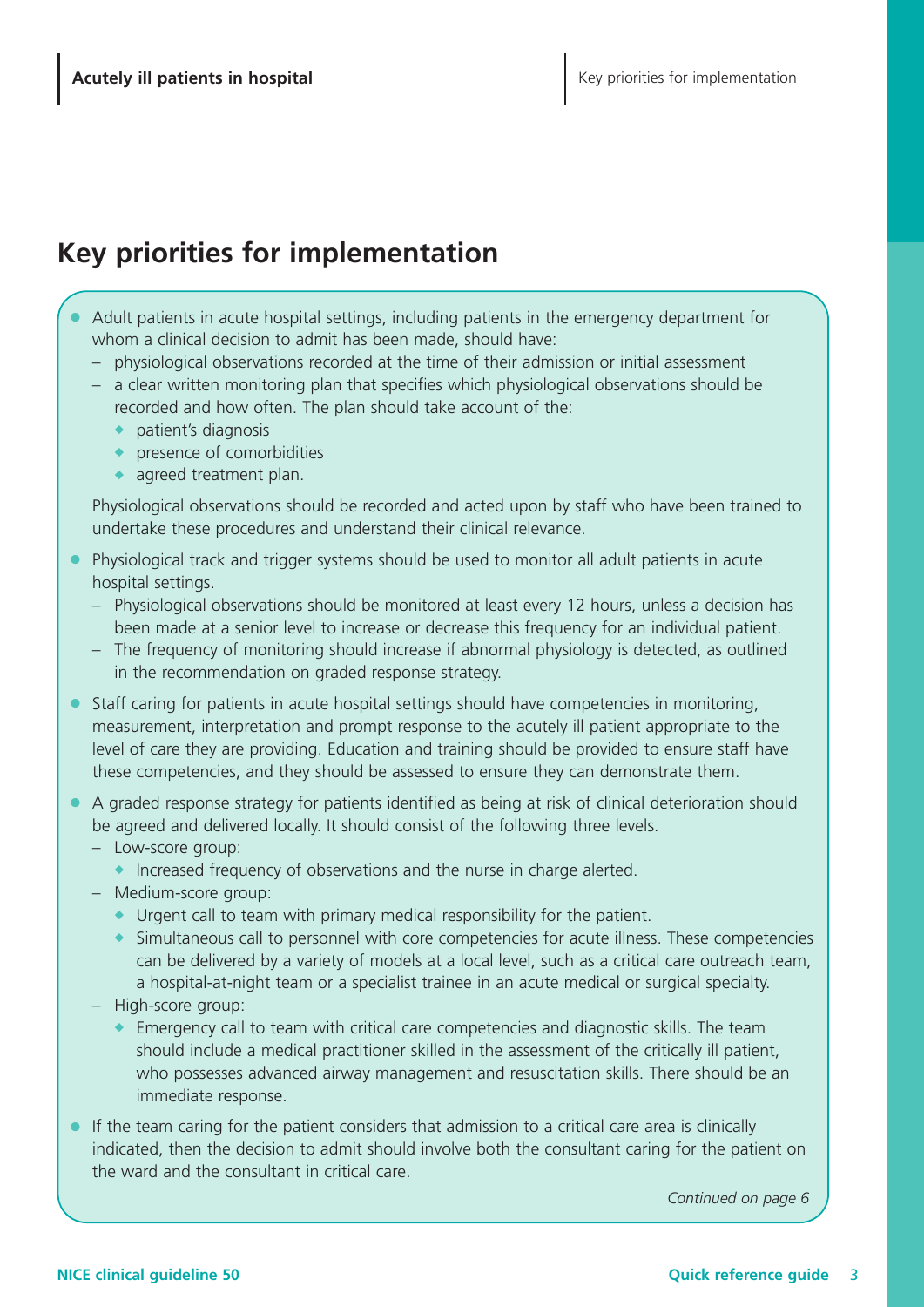## **Recognition of and response to acute illness in adults in hospital**

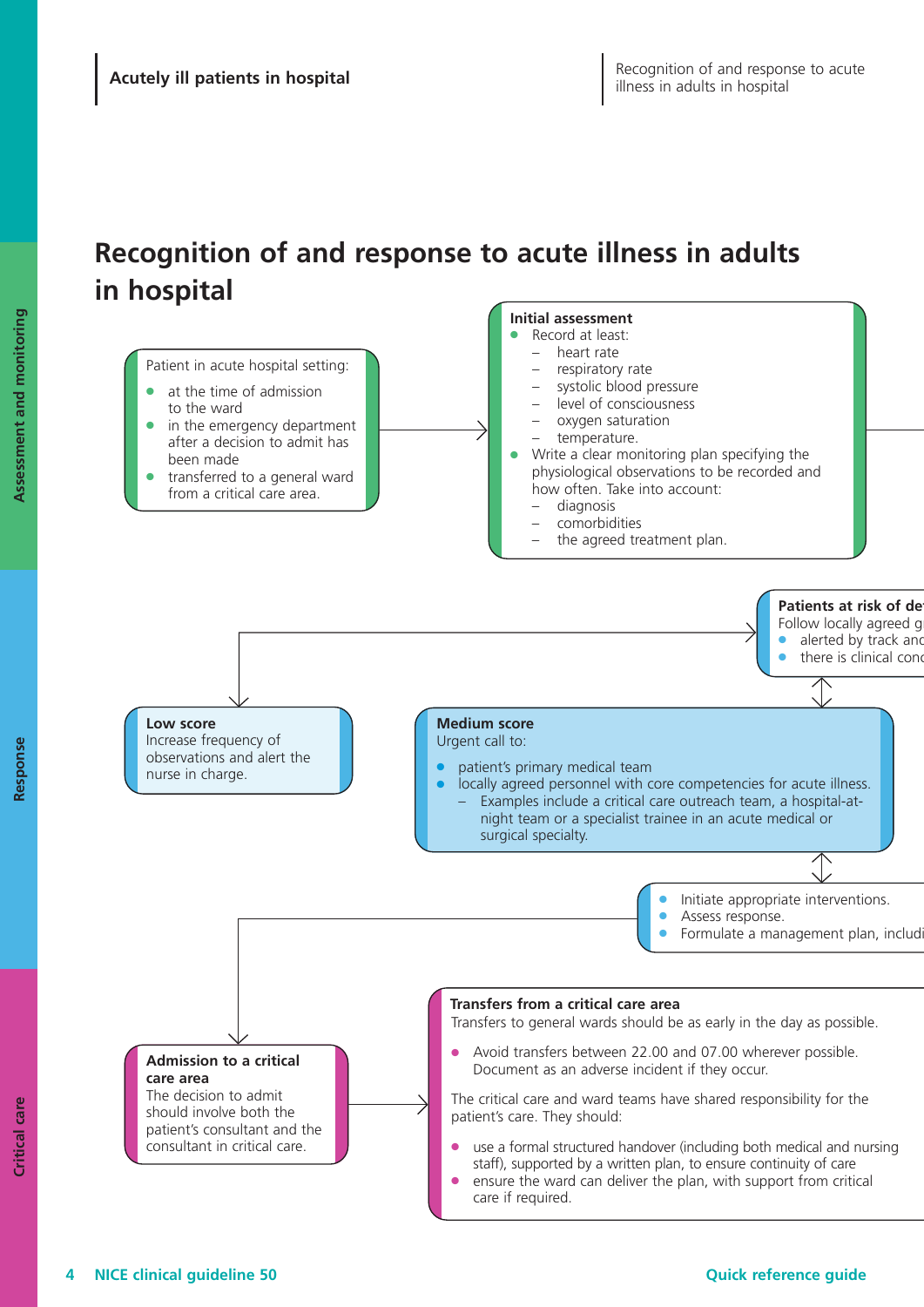

The handover of care should include:

- **●** a summary of the critical care stay including diagnosis and treatment
- **●** a monitoring and investigation plan
- a plan for ongoing treatment including drugs and therapies. nutrition plan, infection status and any agreed limitations of treatment
- **●** physical and rehabilitation needs
- **●** psychological and emotional needs
- **●** specific communication or language needs.

Staff should offer patients information about their condition and encourage them to participate in decisions that relate to their recovery. **Resp**

**onse**

**Assessm**

**ent and**

**m**

**onitoring**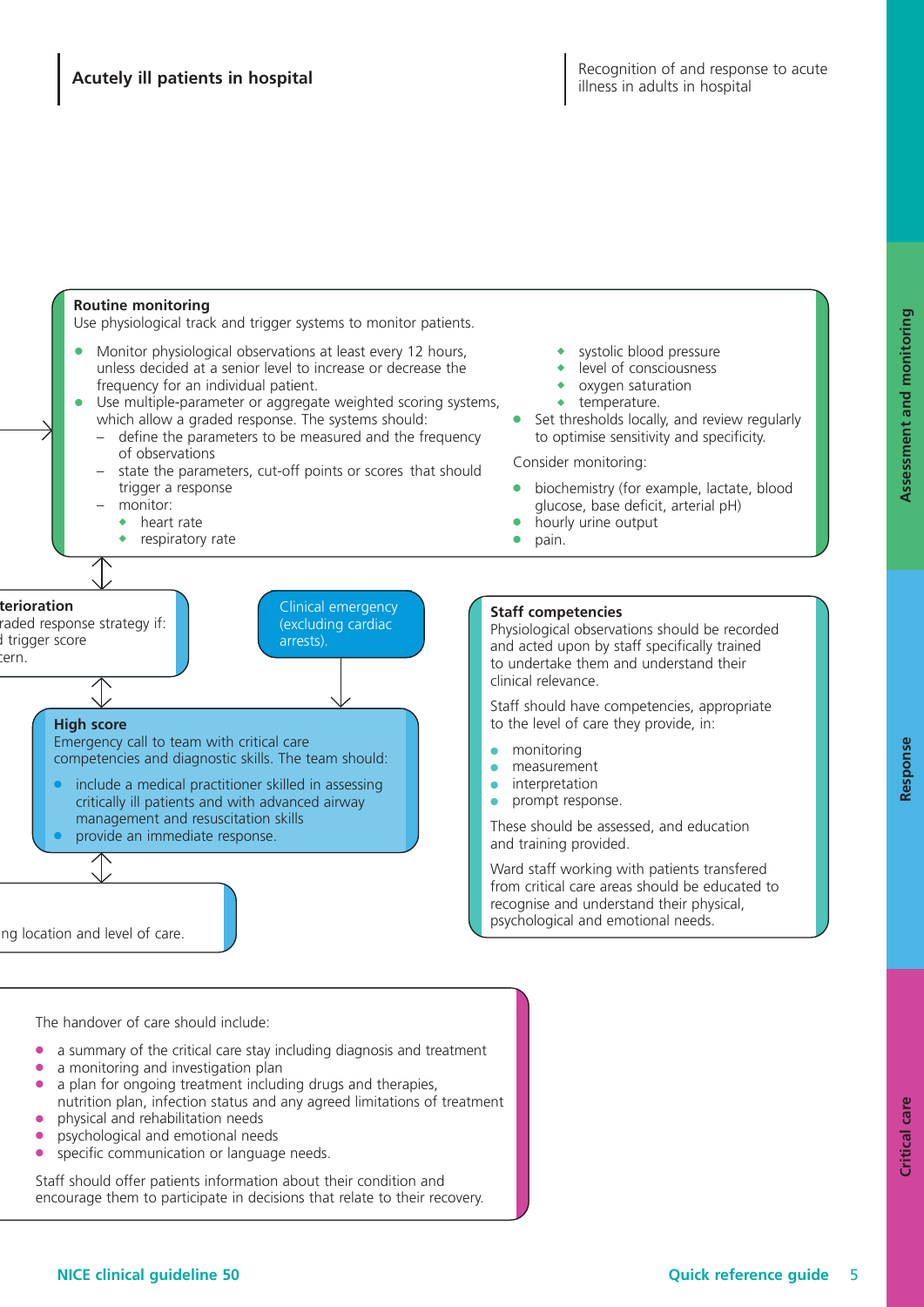## **Key priorities for implementation** *continued*

- After the decision to transfer a patient from a critical care area to the general ward has been made, he or she should be transferred as early as possible during the day. Transfer from critical care areas to the general ward between 22.00 and 07.00 should be avoided whenever possible, and should be documented as an adverse incident if it occurs.
- **●** The critical care area transferring team and the receiving ward team should take shared responsibility for the care of the patient being transferred. They should jointly ensure:
	- there is continuity of care through a formal structured handover of care from critical care area staff to ward staff (including both medical and nursing staff), supported by a written plan
	- that the receiving ward, with support from critical care if required, can deliver the agreed plan.

The formal structured handover of care should include:

- a summary of critical care stay, including diagnosis and treatment
- a monitoring and investigation plan
- a plan for ongoing treatment, including drugs and therapies, nutrition plan, infection status and any agreed limitations of treatment
- physical and rehabilitation needs
- psychological and emotional needs
- specific communication or language needs.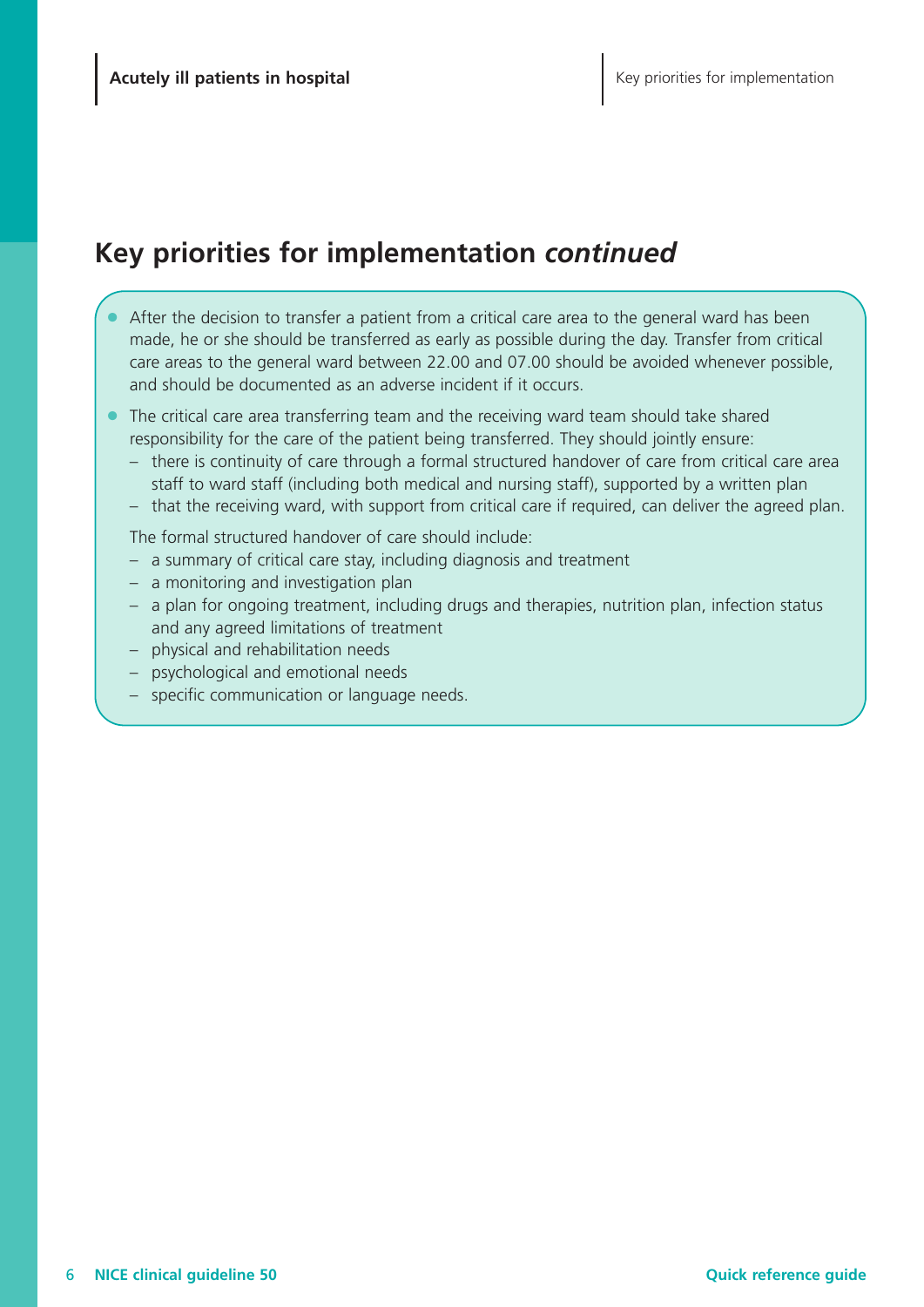### **Implementation**

NICE has developed tools to help organisations implement this guidance (listed below). These are available on our website (www.nice.org.uk/CG050).

- **●** Slides highlighting key messages for local discussion.
- **●** Implementation advice on how to put the guidance into practice and national initiatives which support this locally.

## **Further information**

### **Ordering information**

You can download the following documents from www.nice.org.uk/CG050

- **●** A quick reference guide (this document) a summary of the recommendations for healthcare professionals.
- **●** 'Understanding NICE guidance' information for patients and carers.
- **●** The full guideline all the recommendations, details of how they were developed, and summaries of the evidence they were based on.

For printed copies of the quick reference guide or 'Understanding NICE guidance', phone the NHS Response Line on 0870 1555 455 and quote:

- **●** N1287 (quick reference guide)
- **●** N1288 ('Understanding NICE guidance').
- **●** Costing tools:
	- costing report to estimate the national savings and costs associated with implementation
	- costing template to estimate the local costs and savings involved.
- Audit criteria to monitor local practice.

#### **Related NICE guidance**

For information about NICE guidance that has been issued or is in development, see the website (www.nice.org.uk).

● Nutrition support in adults: oral nutrition support, enteral tube feeding and parenteral nutrition. NICE clinical guideline 32 (2006). Available from: www.nice.org.uk/CG032

#### **Updating the guideline**

This guideline will be updated as needed, and information about the progress of any update will be posted on the NICE website (www.nice.org/CG050).